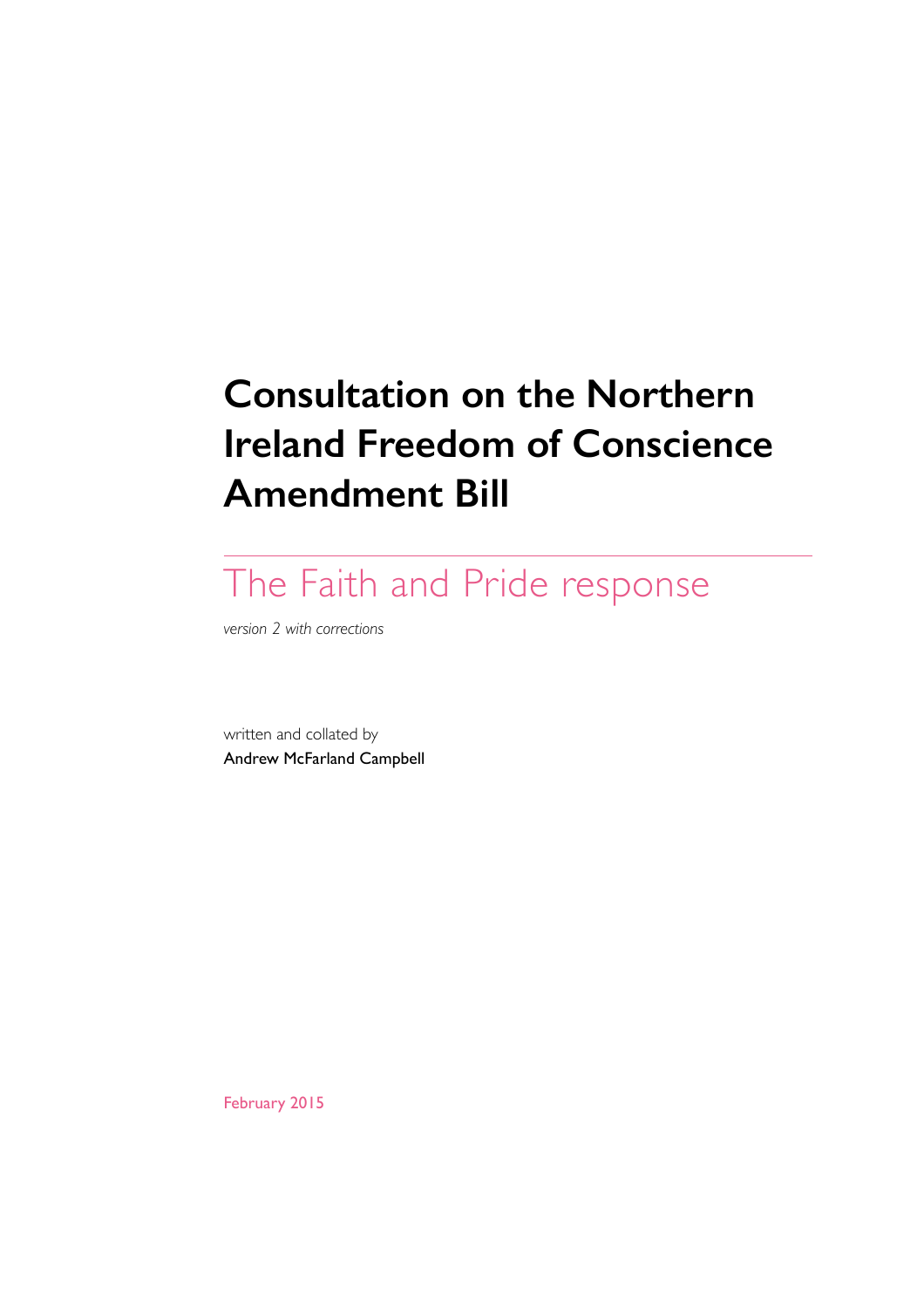The response of Faith and Pride to the Consultation on the Northern Ireland Freedom of Conscience Amendment Bill is written and collated by Andrew McFarland Campbell and published by Faith and Pride.

> It is also published on [faithandpride.org](http://faithandpride.org).

Typesetting and design by Furry & YuFule, [www.furryandyufule.com.](http://www.furryandyufule.com)

Faith and Pride thanks everyone who took part in their consultation exercise which allowed us to make our response more representative.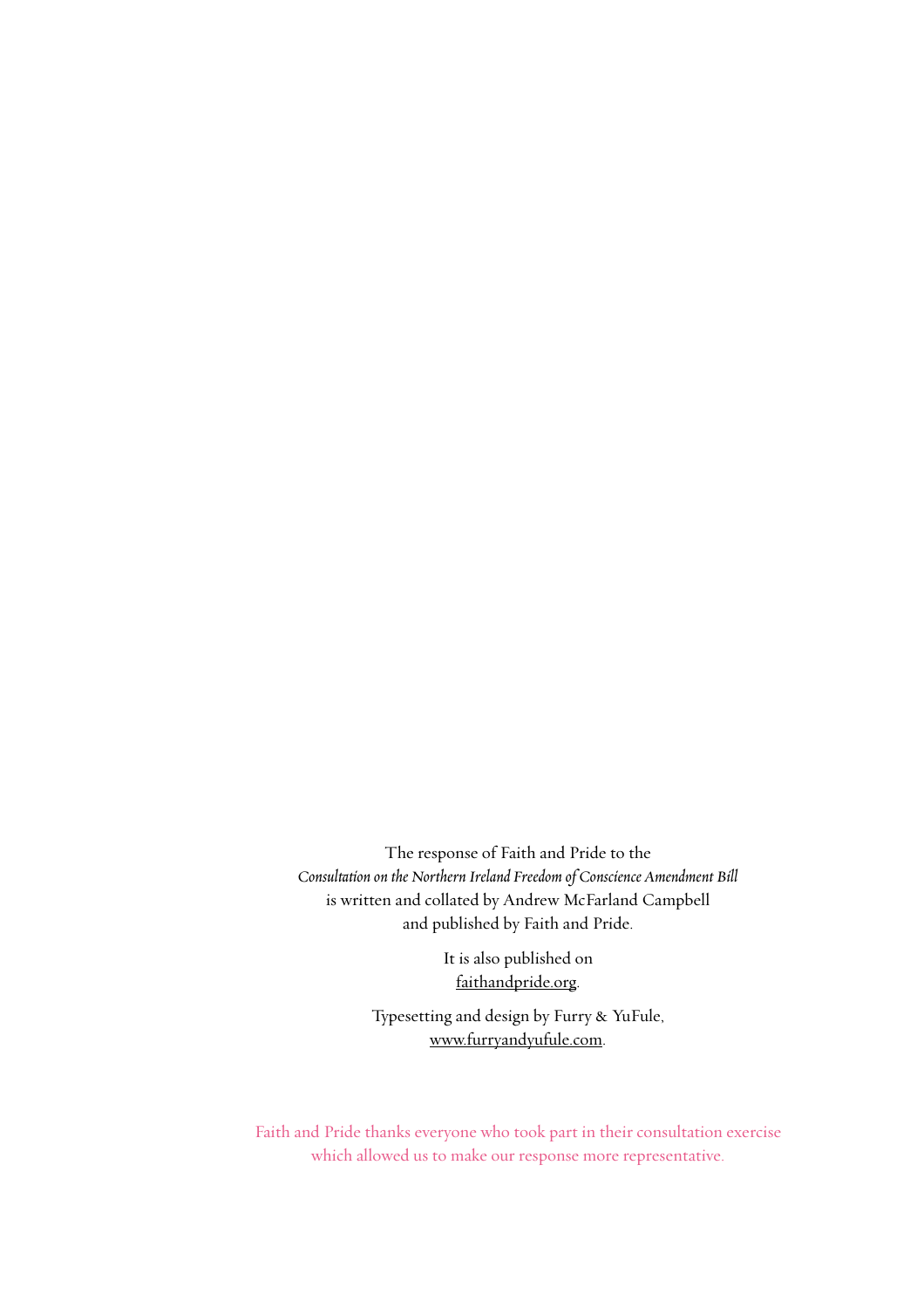## **Introduction**

Faith and Pride is a non-denominational gay Christian organisation in Northern Ireland. The proposed conscience clause deals with the "Clashing Rights" of gay people and religious people, and is therefore of direct interest to Faith and Pride.

In order that our response truly represented the opinions of gay Christians in Northern Ireland and not just the opinions of the people who run Faith and Pride, we ran a consultation on our website from 20 December 2014 to 31 January 2015. The questions that we asked in our consultation were identical to the questions asked in the DUP's consultation, with the option to add any additional comments.

## **Summary of responses**

A total of 35 responses was received. The results are summarised in the following tables.

```
Responses — Questions 1, 2, & 3
```

| <b>Question</b> | Yes No |    | <b>Unsure</b> | No response | <b>Faith and Pride's</b><br>response |
|-----------------|--------|----|---------------|-------------|--------------------------------------|
|                 |        | 31 |               |             | No                                   |
| $\overline{2}$  | 10     |    | 6             |             | No                                   |
| 3               | 23     |    |               |             | Unsure - see below                   |

## Responses — Question 4 & 5

| Question | <b>Positively</b> | <b>Negatively</b> | Not at all/<br>not<br>significantly | <b>Unsure</b> | <b>No</b><br>response | Faith and<br>Pride's response |
|----------|-------------------|-------------------|-------------------------------------|---------------|-----------------------|-------------------------------|
| 4        |                   | 33                |                                     |               | 0                     | Negatively                    |
| 5        |                   | 32                |                                     |               |                       | Negatively                    |

Question 6 was largely outside Faith and Pride's area of concern, although the responses are described below.

Question 7 indicated strong feelings opposed to the proposed legislation, for both religious and secular reasons.

For other reasons, outlined below, Faith and Pride believes that the proposed legislation does not solve the problems that it claims to solve, encourages unchrisian behaviour, and fails in the most fundamental Christian duty of protecting the weak.

Overall, based on the responses we have had, and an analyses of the proposed legislation compared to the teaching of the New Testament, Faith and Pride is opposed to the proposed legislation.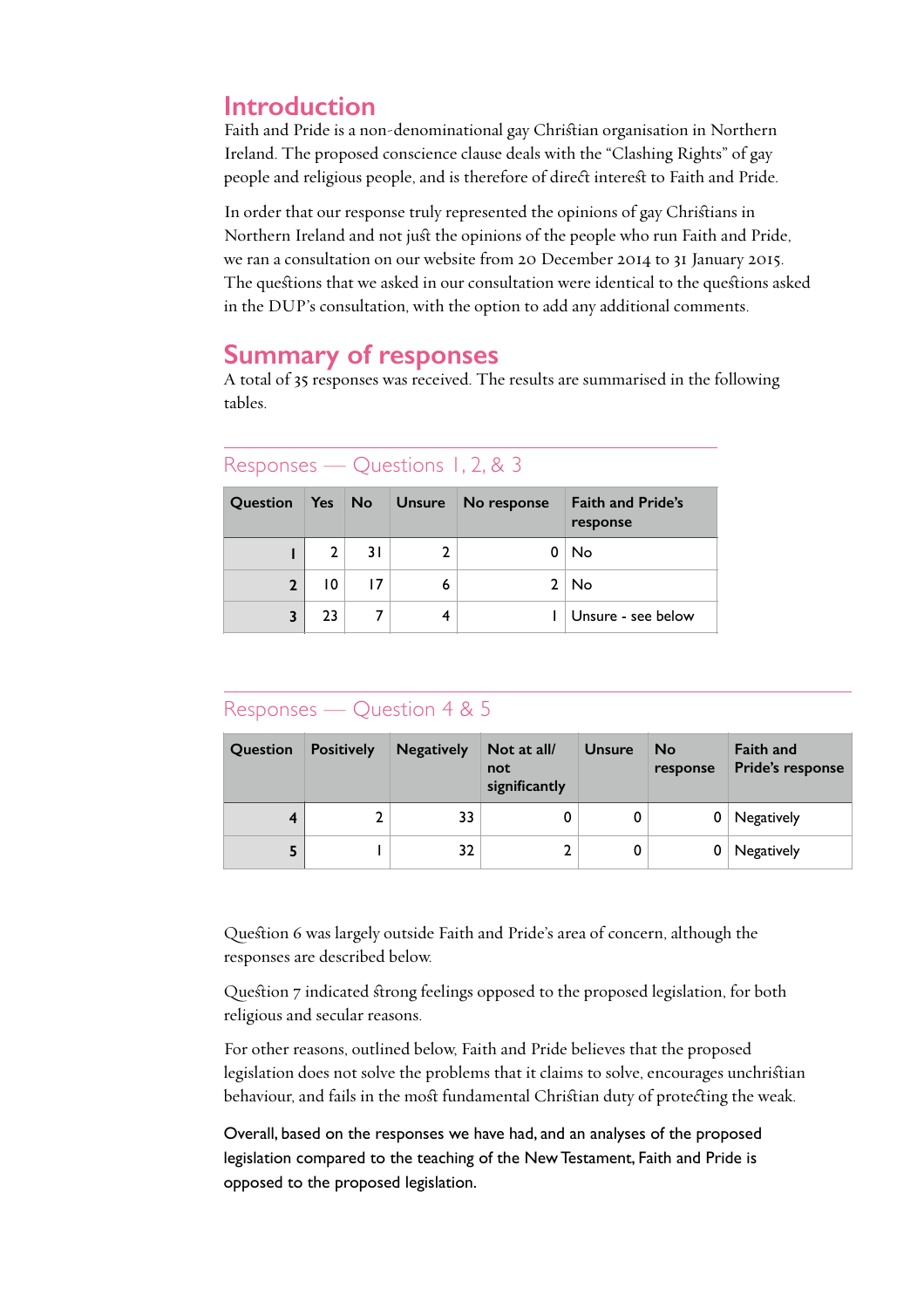# **Responses in detail**

This section has an analysis of the numerical responses for each question (where appropriate) and an explanation of how Faith and Pride's response was determined. It also has a summary of the text-based responses we received. As Faith and Pride is a Christian organisation, greater weight has been given to the religious responses, although secular comments have also been taken into consideration.

### Question 1

89% of the respondents answered no. Based on this, Faith and Pride's response to Question I of the DUP's consultation is

No it would not be appropriate to amend the Equality Act (Sexual Orientation) Regulations (Northern Ireland) 2006 as proposed.



Several respondents expressed religious objections in their answers to Question I.

One respondent said that the proposed legislation

"ignores those of faith who are supportive of LGBT members and indeed wish to carry out same-sex marriage."

and that

"Faith is already protected within the Equality Act and faith organisations and their related groups, unless they exist solely for commercial purposes are already exempt from the sexual orientation regulations."

Another respondent commented,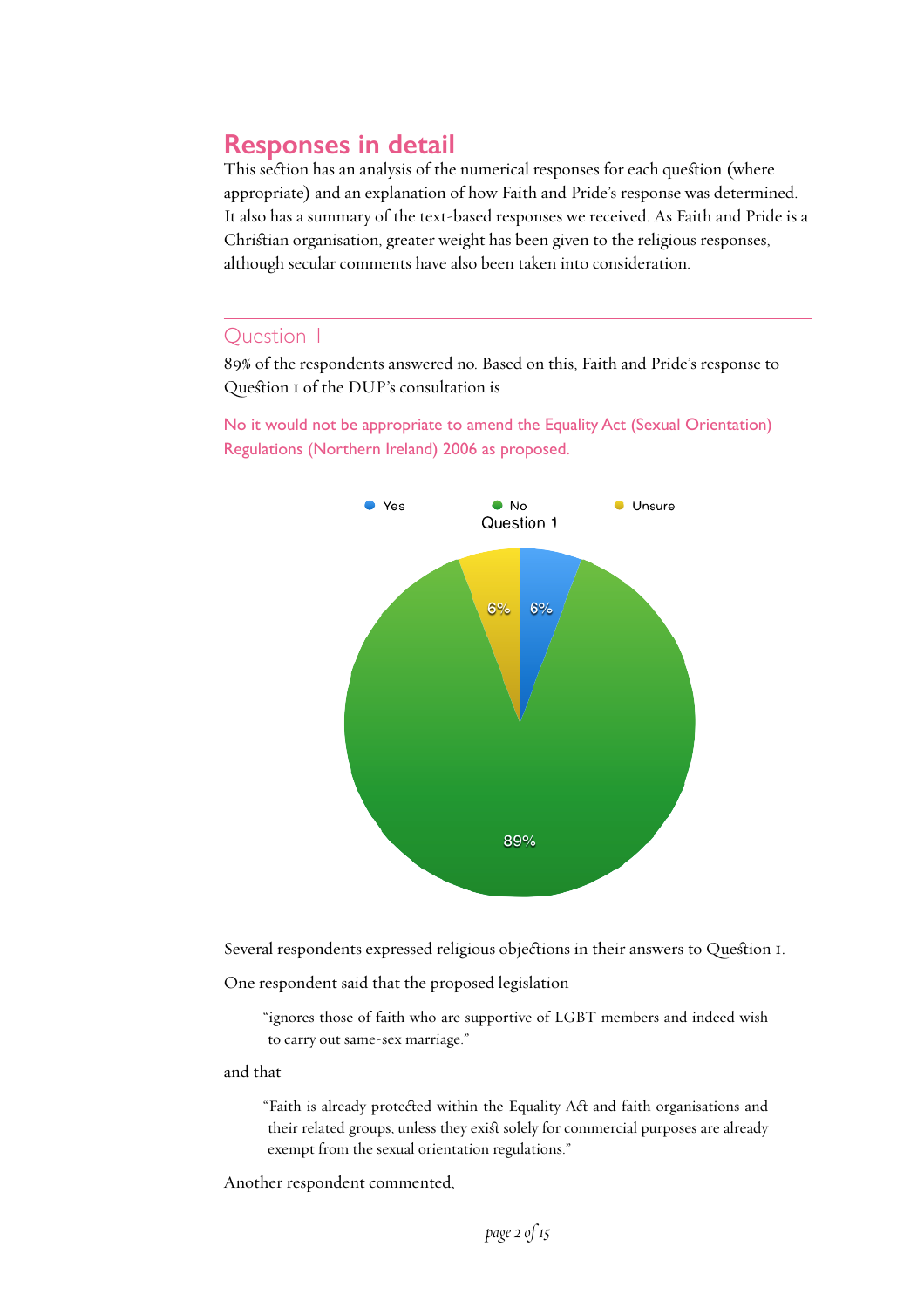"Christ commands that his followers must not treat any other human being in a way in which they would not like to be treated themselves. This attempt to legalise discrimination against LGBT people is unchristian and sinful."

A third said that it is "evil to discriminate".

A fourth respondent said

"The amendments define religious freedom in ways that license prejudice" and that for that reason "these amendments will cause more harm than good".

A fifth respondent's response is worth quoting in full:

"I believe this to be discriminatory and this should not be allowed in law. As for a sincerely held religious belief in this according to Chrisianity, i can point to several points in both the Old and New Testaments where i believe God and indeed his son Jesus condemns this behaviour: Galatians 3:28, Galatians 5:14, Matthew 5:44, Matthew 7:12 and many others, but God himself 'Shows no partiality' Romans 2:11 and neither should a good Christian."

A sixth respondent thought this legislation opened the very real risk of increasing homophobia and isolation of other minority groups. The respondent said

"I think if people go into a profession where they will be serving the entire community then they must accept that they cannot pick and choose who they provide for.I think the dup should reflect on Jesus' key message 'Love one another as I have loved you.'"

Two respondents expressed powerful secular objections in their answers to Question 1:

"Targeting sexuality is wrong if discrimination is being made legal then it should be legal to discriminate against colour, religion and all other individual personal traits"

#### and

"Your choice to follow a particular religious doctrine should not impact on another person's rights regardless of age, race, nationality and yes, even sexuality."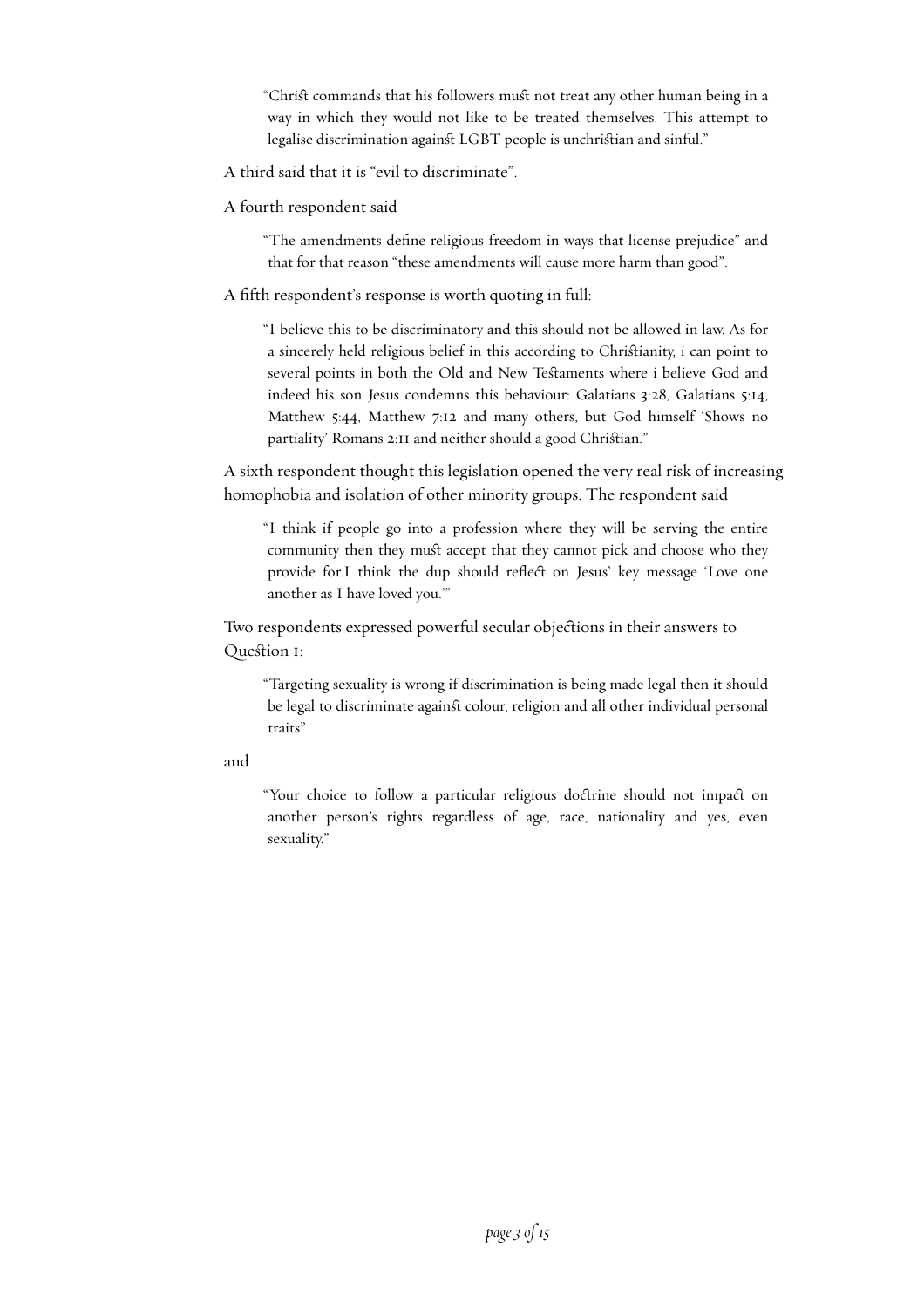49% of the respondents answered no, and only 17% answered yes. Based on this, Faith and Pride's response to Question 2 of the DUP's consultation is:

No, it is not appropriate that the goods and services legislation should be applied in a way that it narrows diversity and choice for service users who wish to access a service in the context of a faith/particular faith ethos.



A number of respondents said that this question was loaded, and Faith and Pride agrees with this assessment.

One respondent said:

"To suggest otherwise is to send out the message that it is acceptable to promote inequality of opportunity, discrimination and hate crime. If we chose to only provide or come into contact with those who have the same religious/political/ social views as ourselves it would narrow interaction with the outside business world severely."

Another said

"The last thing we need is further ghettoisation of our society into faith ethos groups."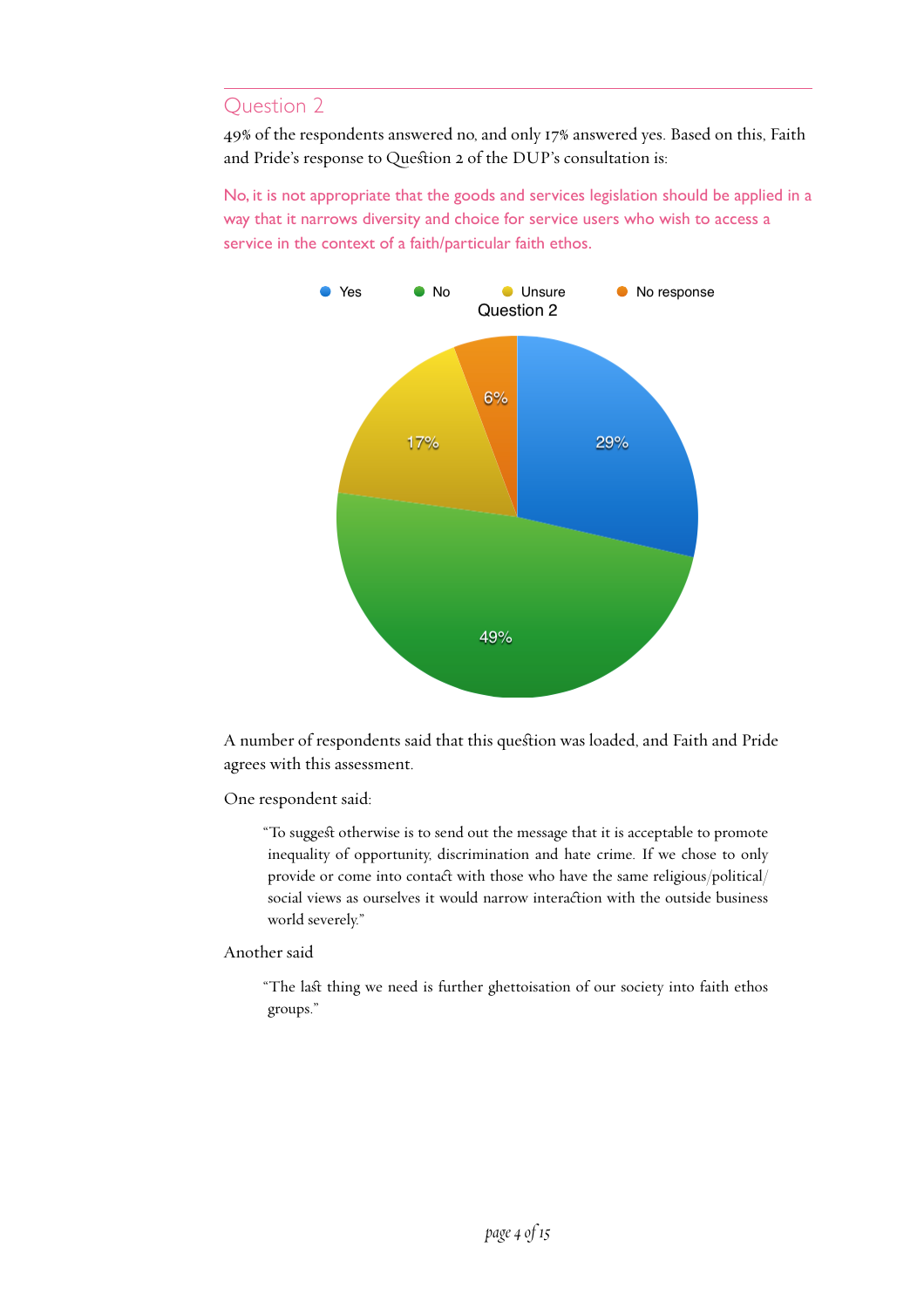66% of the respondents answered yes and 20% answered no. However, the quesion was badly worded, and text responses indicated confusion about the meaning of the answer. Based on this Faith and Pride's response to Question 3 of the DUP's consultation is

#### Unsure.



Question 3 was extremely badly worded, as it actually contains two questions:

*Do you think that gay rights are more importnt than religious rights?* and

#### *Is this the right balance or is there a betr balance to be suc?*

It is possible to believe that gay rights and religious rights are equally important, so the answer to the first question would be "no" but to believe that the current balance is correct and so answer "yes" to the second. One respondent commented "I think this question is deliberately worded to cause confusion." Another said "This is a leading question. I do not think that gay rights are more important than religious rights. I do believe that no-one should be able to discriminate."

Explicitly Christian comments on this question included:

"Faith cannot be damaged by honouring equal treatment for all, and it is an offence to faith to claim otherwise. If the faith in quesion is Chrisianity, the only one I know about in any detail, the answer is clear  $-$  the greatest of these is love."

"Regardless, a churches position should not be to judge or withhold services from people based upon their lifestyle. Matthew  $22:2I$  – "Render unto Caesar the things which are Caesar's; and unto God the things that are God's.""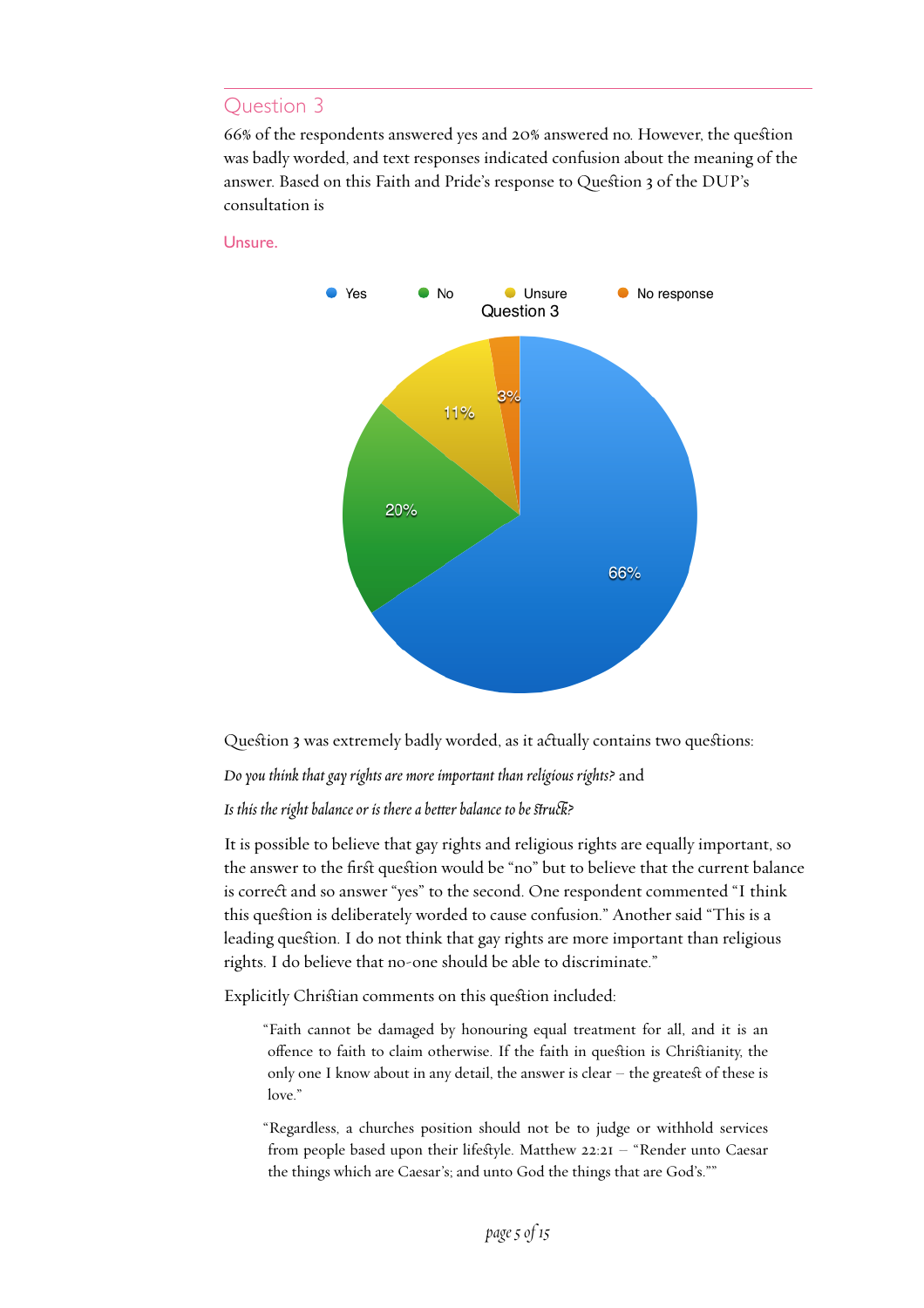Regarding the issue of adoption, several respondents questioned why religious agencies were involved in adoption, and some were acively critical of the Catholic Church's history of harming children. These feelings are summed up by one respondent who said:

"However, when it comes to adoption the most important outcome is not who provides the service but that the child is swiftly moved through the system and placed in a permanent situation as soon as they are released for adoption."

#### Another said:

"Children need adopted! Rather a loving home with gay parents than no parents at all."

A third said:

"Children need loving families regardless of the prospecive parents' sexuality. What's the alternative, the care system?"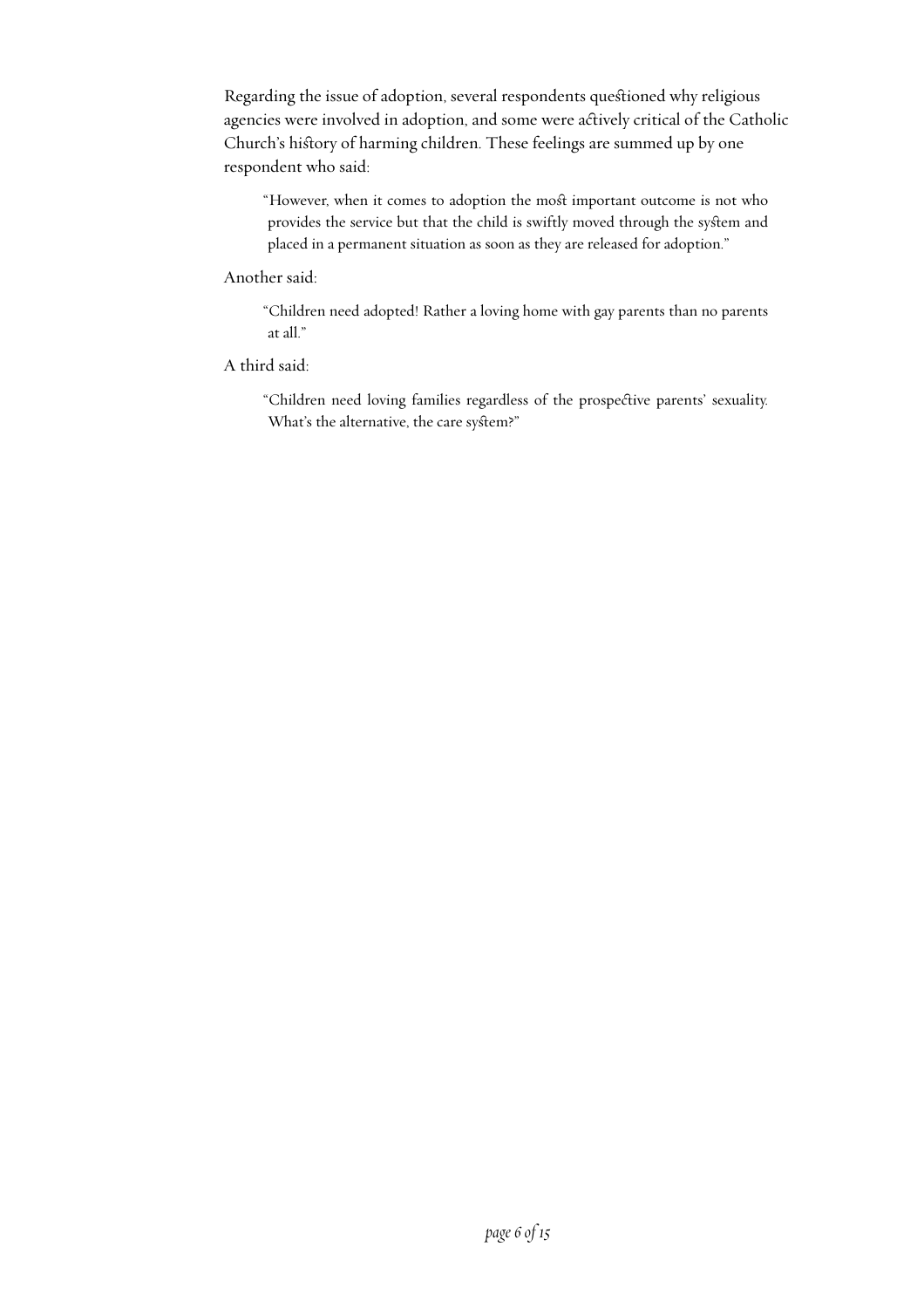94% of respondents answered negatively. Based on this, Faith and Pride's response to Question 4 of the DUP's consultation is





Combined with the answers for Question 2, the answers for Question 4 are the main reason why Faith and Pride opposes changing the legislation as proposed.

One respondent said:

"Its the thin end of a wedge , that fundamental chrisians would use to allow them to discriminate against gays atheists catholics muslims hindus jews other non-chrisians abortioniss."

#### Another said:

"A human has every right in their personal lives to act according to whatever standards they deem fit. If they choose to operate in a public market, they therefore must choose to offer their goods or service to all. Again Matthew 22:21."

#### A third:

"Equality is a basic and fundamental principal of Human Rights Law and equally as important, it is the fundamental principle of Gods teaching."

Several secular objections were expressed in the comments:

"People will refuse others goods/services out of spite rather than any real objection."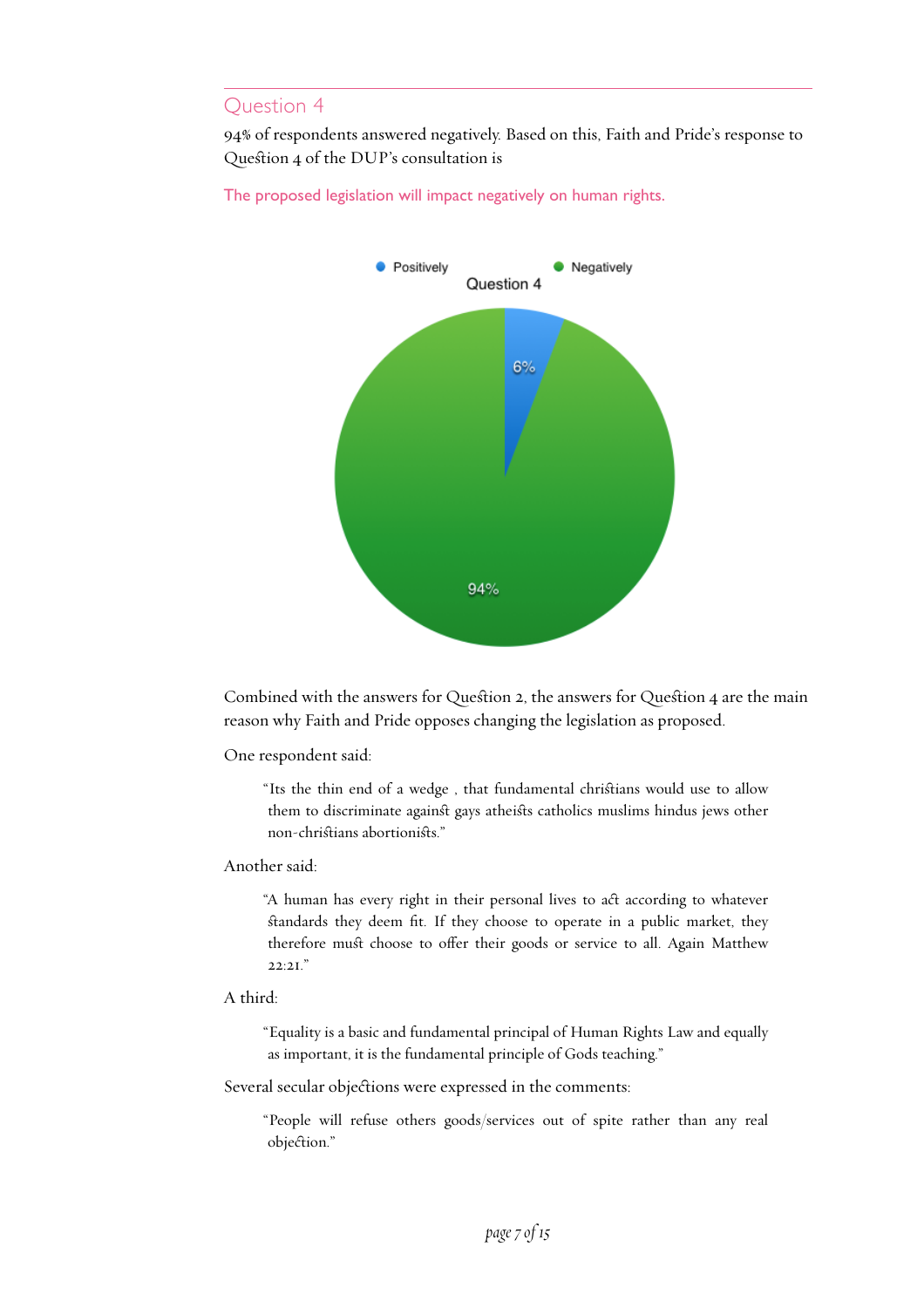"if passed, this bill would make a mockery of equality legislation. It would also open the floodgates to claims of discrimination. Religion is a very divisive issue in NI and this bill will only increase division."

"When you sanction one group's discrimination against another, equality dies and human rights are destroyed."

"It would result in a loss of rights for the gay individuals."

It was clear from the responses that rather than enhancing equality and freedom of conscience, the proposed changes would actually result in discrimination against LGBT people.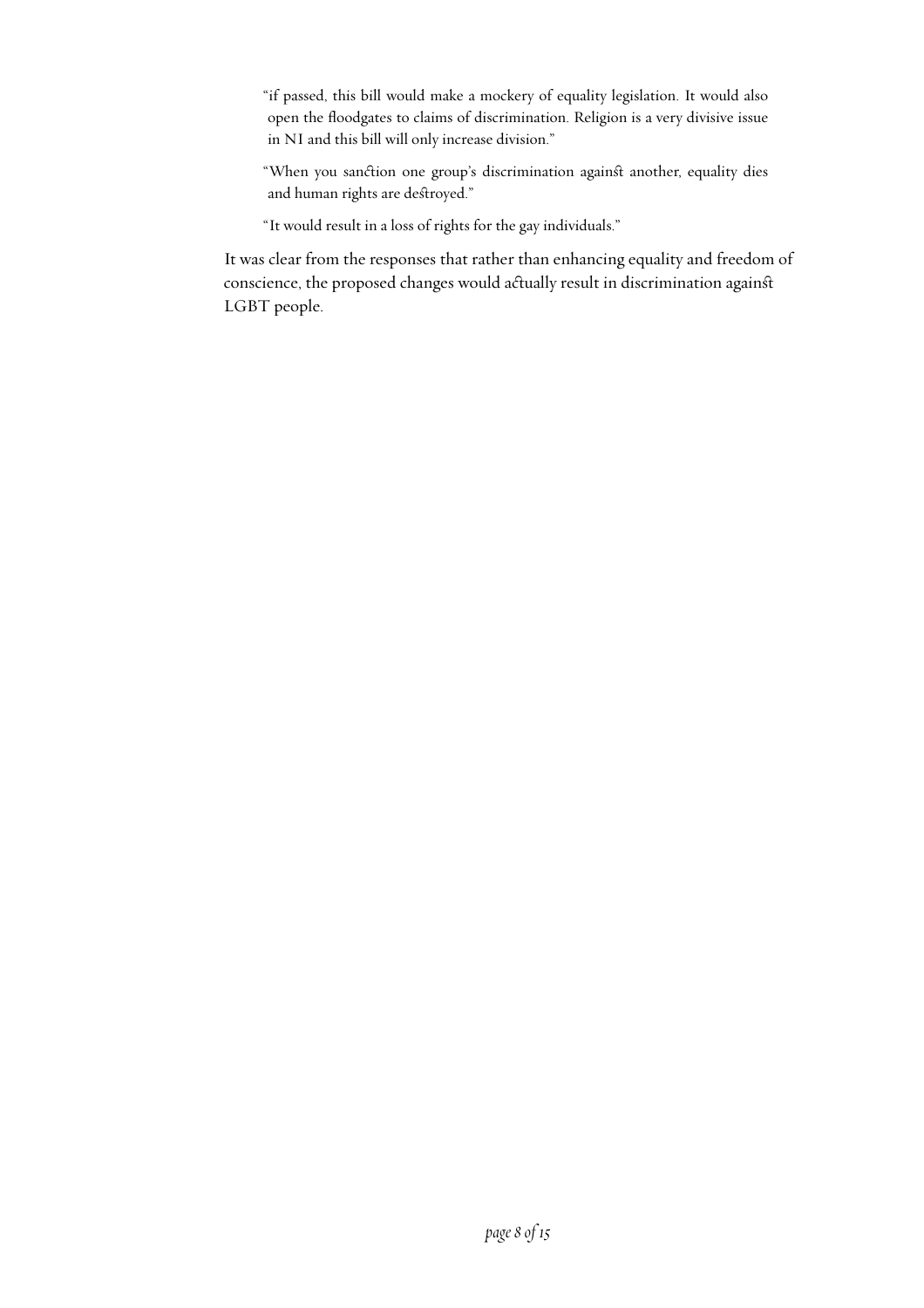91% of respondents answered negatively. Based on this, Faith and Pride's response to Question 4 of the DUP's consultation is

The proposed legislation will impact negatively on equality of opportunity.



Many respondents felt that the proposed legislation will allow or encourage discrimination against LGBT people, both by declining service or accommodation to LGBT people, and by declining employment to LGBT people. Concern was also expressed that once it is acceptable to discriminate agains LGBT people, it would become legal and acceptable to discriminate against people for other reasons, such as refusing to employ a Protestant in a Catholic business. In effect, the proposed legislation would begin the undermining of the whole raft of equality legislation that Northern Ireland depends on. As a respondent said:

"There can be no equality with this amendment."

Another said:

"That cannot be accepted in a supposedly civilised nation."

If this legislation is passed, a third respondent said:

"Before we realise what is happening we have become an intolerant and cruel society, where Gods basic teaching of love and respect have disappeared."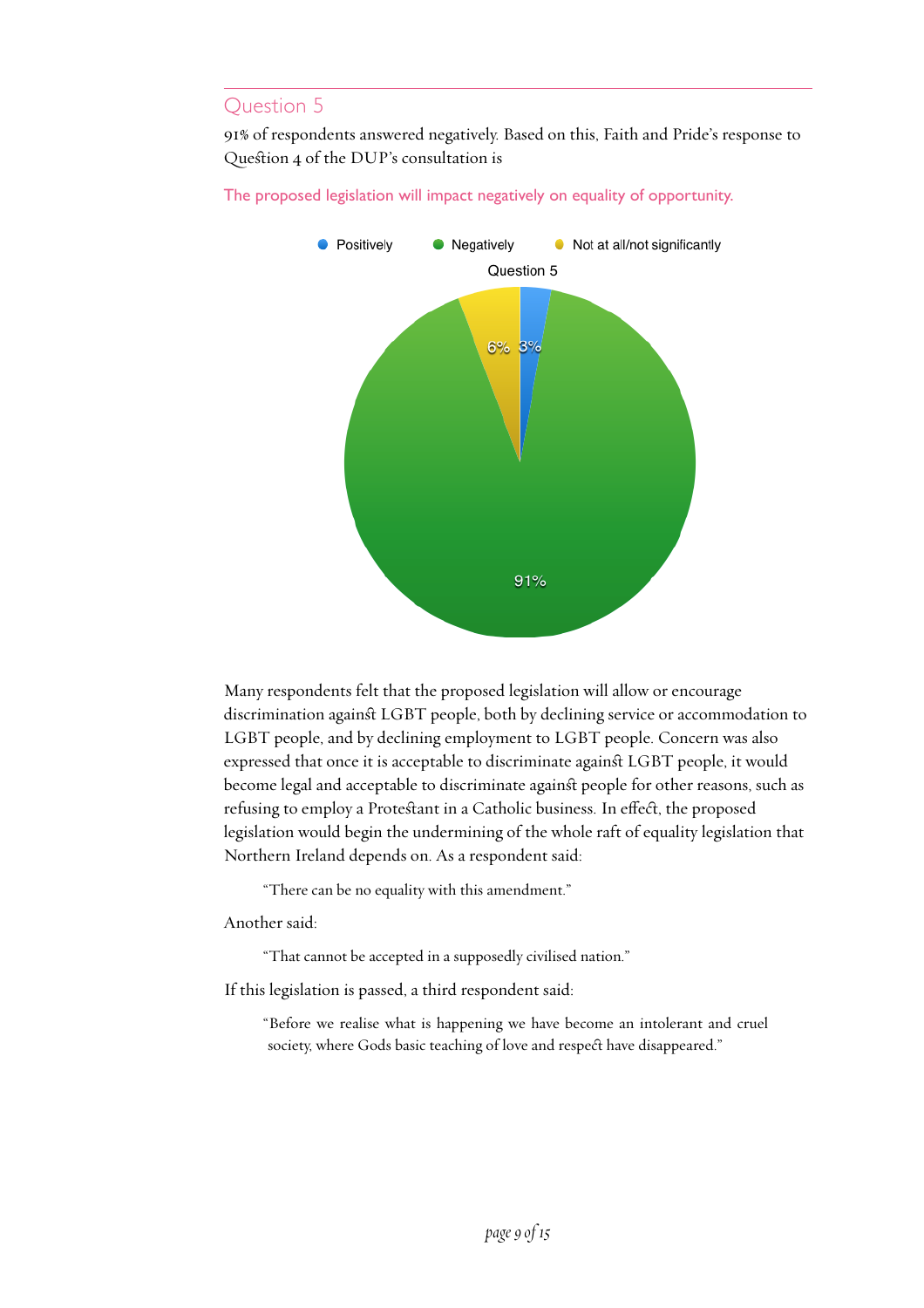It was broadly felt that the proposed legislation was a waste of both time and money, and if passed the proposal would lead to potentially expensive and time-consuming legal challenges.

One respondent expressed concern that the overall economy would be harmed, because self-educated people would be inclined to leave Northern Ireland. Another remarked that

"the only cost of discrimination is human, it beats a path to greater sins."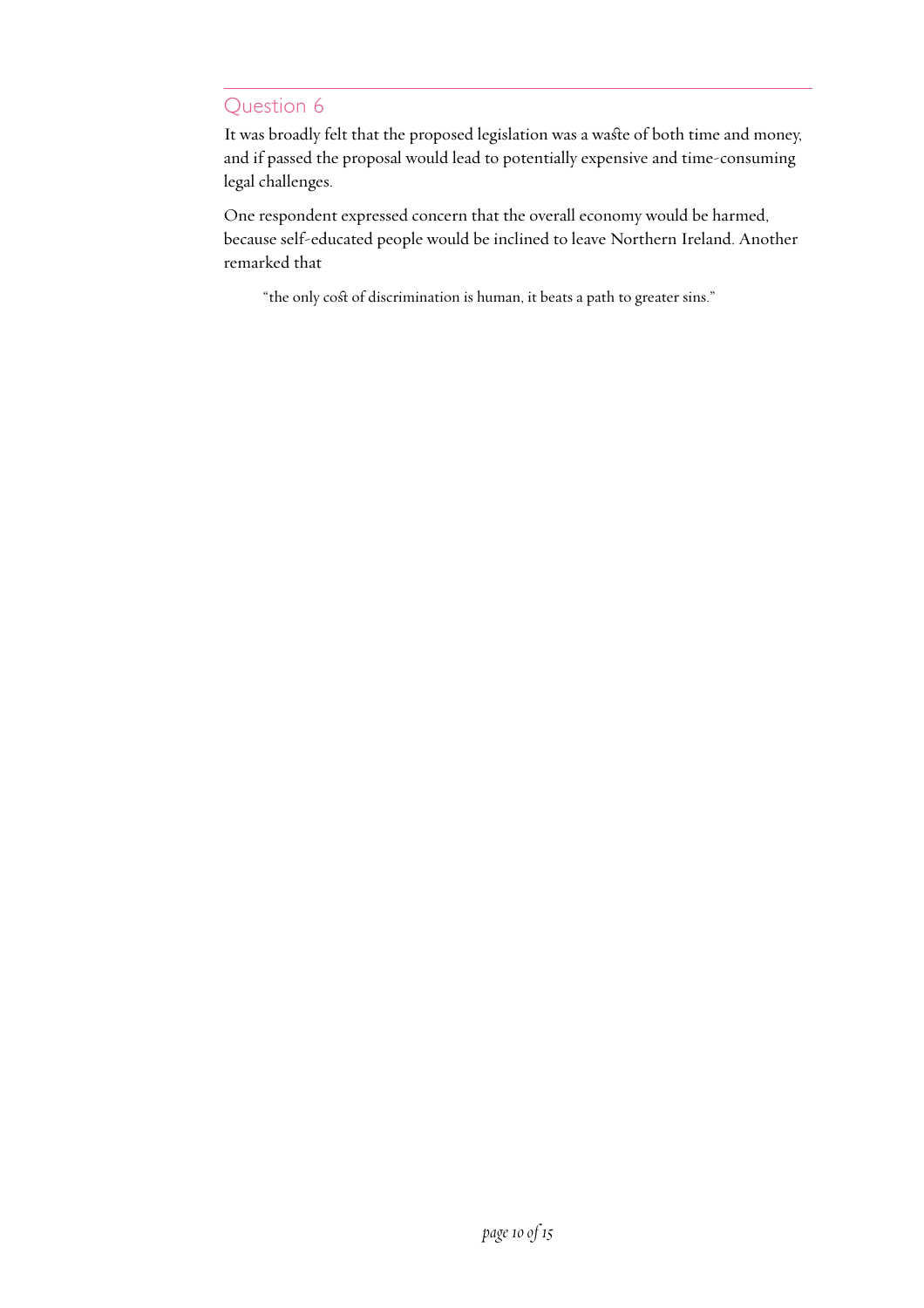Respondents had broadly one or two responses to this question.

Many respondents took the opportunity to say that this was the start of a slippery slope, where discrimination on other grounds would become acceptable. Others pointed out that legislation like this would bring shame on Northern Ireland.

One respondent argued that the proposed amendment was not about religious freedom, but about prejudice against LGBT people:

"The fact that this claims to be about freedom of conscience for people of faith, yet is solely attached to sexual orientation regulations and not other issues that people may have religious conscience to shows it up as clearly anti-LGBT and not pro-faith. Specially as those faith groups that are supportive of LGBT rights and same-sex marriage have so far not had their freedom of faith recognised in Northern Ireland."

The overall feeling regarding this proposal can be summed up by one comment:

"Love thy neighbour means love those you hate."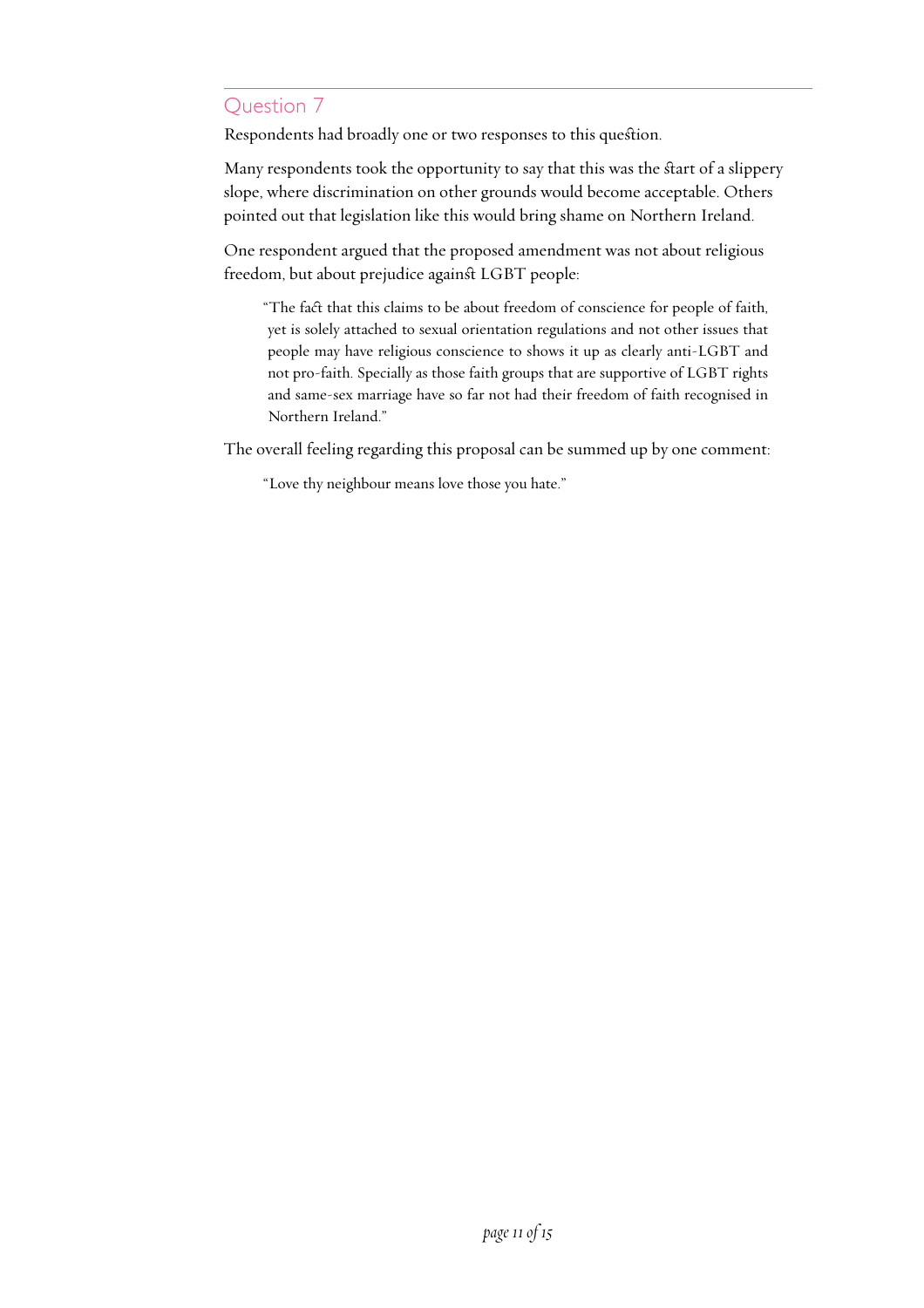# **Other comments**

Our consultation asked for other comments. Those received included:

"This is a typical effort by the DUP to maintain control over the people of NI. Even those who abhor their small minded and exclusionary politics. This would essentially entirely negate the intention of the Equality act. They are essentially saying 'we want to stop the laws of the UK discriminating against our right to discriminate against others'. I don't recognise their moral right to do this. This doesn't protect their right to a conscience but only introduces their right to discriminate."

"the fact that this is even being proposed shows a very deep rooted issue that lies in the politics of Northern Ireland. The DUP are meant to representing of all voters in Northern Ireland, the exisence of this amendment simply shows that they are incapable of doing this. Religion has no place in law if encourages discrimination."

"discrimination is evil, segregation is evil, sectarianism is evil."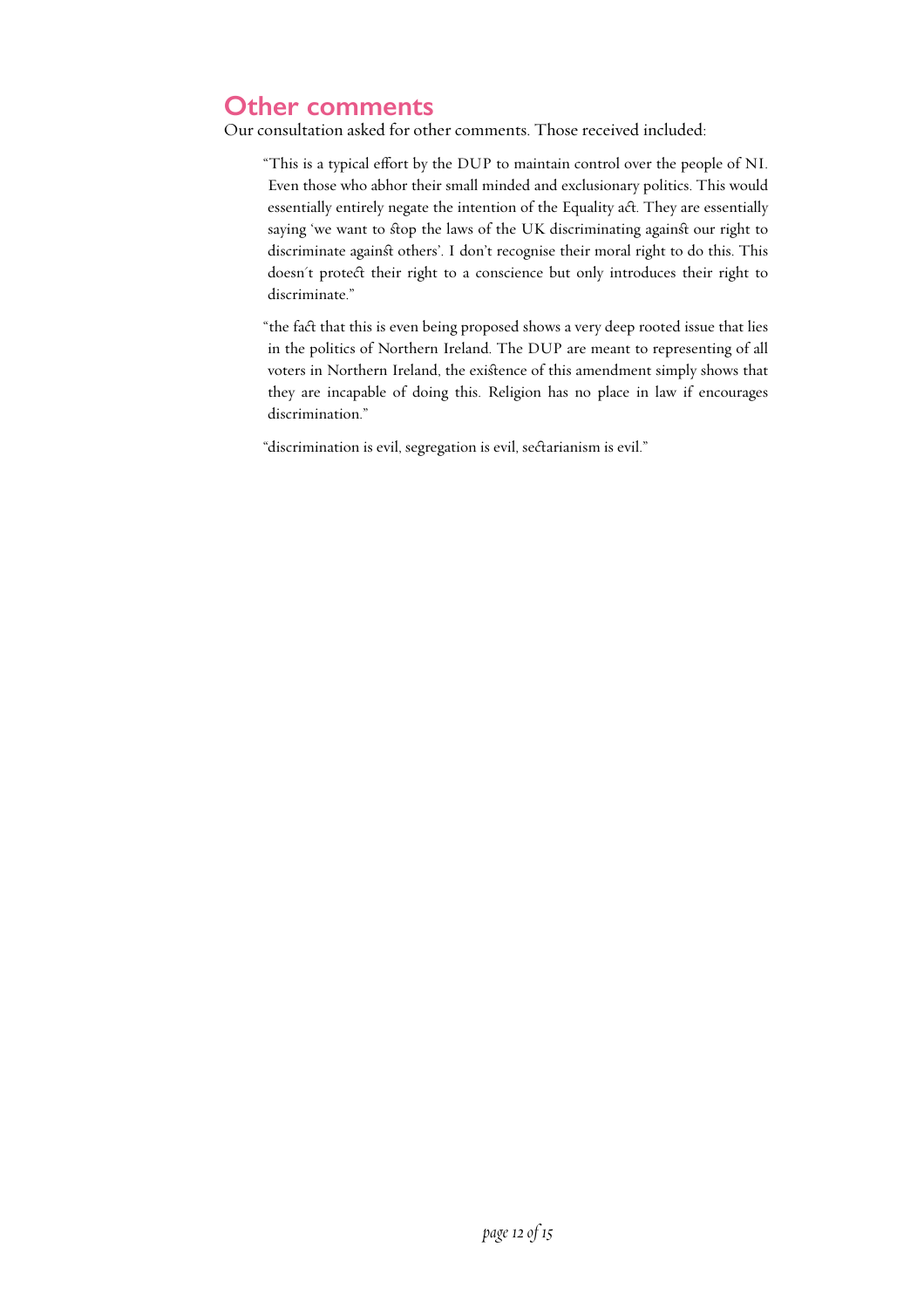# **Other concerns**

### Endorsement, promotion, and celebration?

Page 5 of the consultation refers to a hypothetical Catholic adoption agency, a hypothetical Muslim plumber, and a hypothetical Evangelical photographer.

In the first example, it is suggested that the adoption agency would be "endorsing" a same-sex union by placing a child with a same-sex couple. It is not clear how this would be an "endorsement". If an adoption agency places a child with a couple, it should only do it if the couple is the best placement for the child. This is not an "endorsement" of the relationship of the couple. If anything it is the endorsement of the environment that the couple can provide. The example implies that the agency would rather place the child with an opposite-sex couple even if the same-sex couple was a better placement. This shows that the agency is acting contrary to the best interests of the child.

In the second example, it is suggested that a Muslim printer who prints a book promoting same-sex relationships is "complicit in celebrating" same-sex relationships. It is extremely hard to understand this logic. The printer is merely printing. Nothing else. It is completely unreasonable to assume that because someone has printed something that they support it. If this were the case, then every printer would have to read and evaluate everything that they printed, and reject anything that they did not support. As well as making the role of the printer much more complex, this would also mean that individuals with minority views would find it much more difficult to find a printer. In this example in particular it is hard to see how these issues could be constrained to cover just sexual orientation. If a Muslim printer prints a document that promotes the Baha'i faith, is he complicit in celebrating the beliefs of the Baha'i?

The third example suggests that an Evangelical photographer would be "endorsing, promoting, and celebrating" same-sex unions by photographing a civil partnership ceremony. This is the least plausible scenario. The job of a photographer is to document events, and simply documenting an event does not imply endorsement, promotion, or celebration. If simply by being there, the photographer is endorsing, promoting, and celebrating the relationship then the Evangelical grocer, also mentioned on page 5, would be able to refuse to sell apples to a gay man if the grocer believed that the apples may be shared with the man's partner. In both cases the business is simply providing a service to a same-sex couple. This cannot be reasonably extended to mean that the business is offering any sort of moral approval for any aspect of the couple's lives.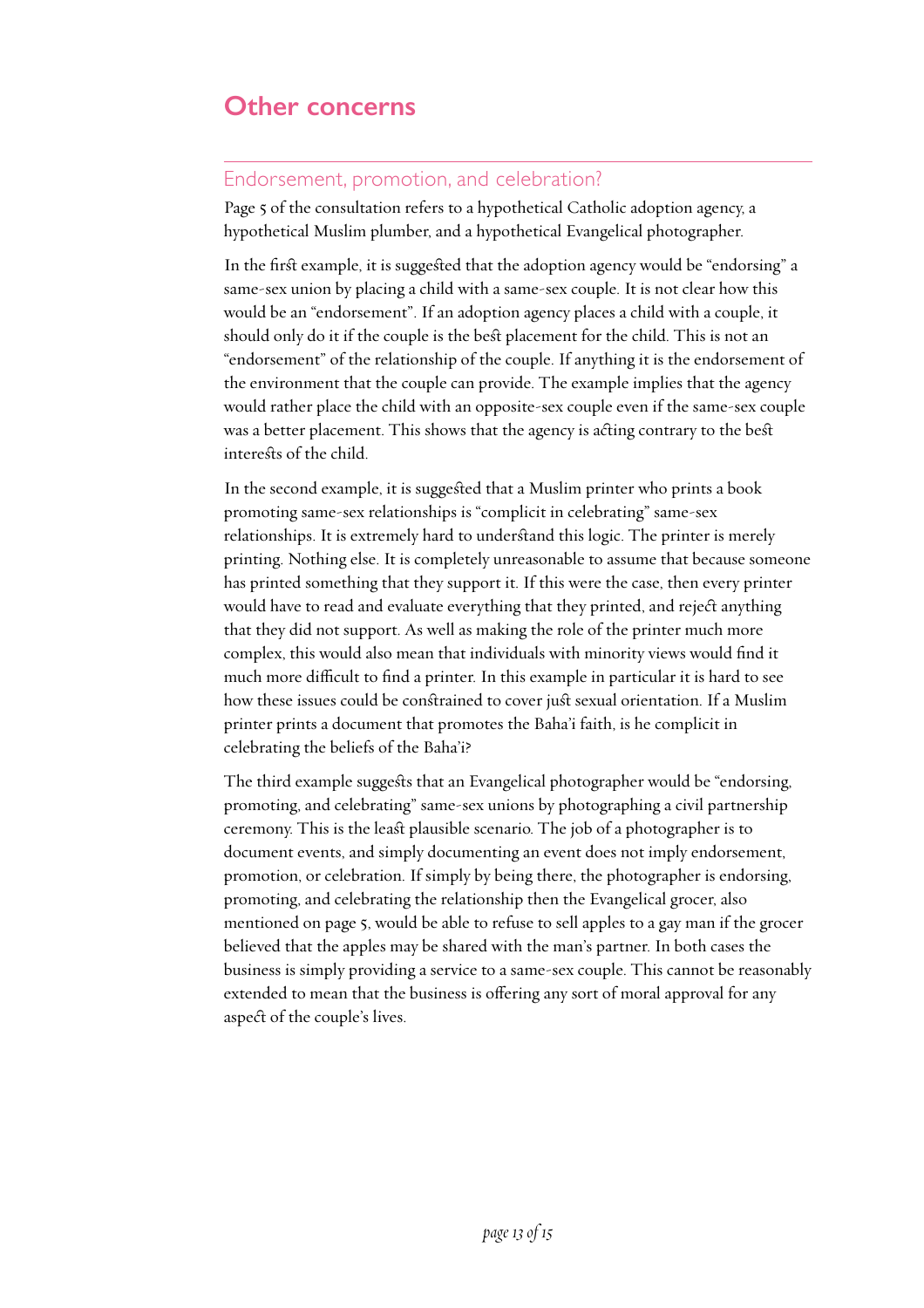# How the conscience clause would impact traditional Christian behaviour

The stimulus for this proposed legislation was the refusal of a "Christian" bakery to decorate a cake that it felt carried an un-Chrisian message. The consultation document itself refers to a hypothetical Catholic adoption agency and a hypothetical Evangelical photographer. Would this legislation have any effect in these cases?

While a Christian should operate within human laws, it is far more important that Chrisian behaviour is governed by the laws of God, as found in the Bible. It should come as no surprise that the New Testament already contains a "conscience clause".

Paul the Apostle gave this advice to the Christians in Corinth.

"I wrote to you in my letter not to associate with sexually immoral people—not at all meaning the people of this world who are immoral … But now I am writing to you that you must not associate with anyone who claims to be a brother or sister but is sexually immoral... Do not even eat with such people." (1 Corinthians 5:9-11)

In Paul's view, your conscience regarding 'sexually immoral' people did not stop you interacting with them as normal. It was only when a fellow Christian was sexually immoral that you were supposed to invoke Paul's conscience clause:

"What business is it of mine to judge those outside the church? Are you not to judge those inside?" (verse 12)

Consider an Evangelical photographer. He is free to believe that same-sex relationships are always immoral. Refusing to photograph a civil partnership ceremony for a non-Evangelical couple on grounds of 'conscience' is an act of judgement, and an act of judgement for someone outside the photographer's church. Paul the Apostle says this is wrong.

No Chrisian would ever exercise the conscience clause this proposal seeks to give, as doing so would go against the clear teaching of Christian Scripture. This proposal is of no benefit to the hypothetical Catholic adoption agency, the hypothetical Evangelical photographer, or even the very real "Chrisian" bakery.